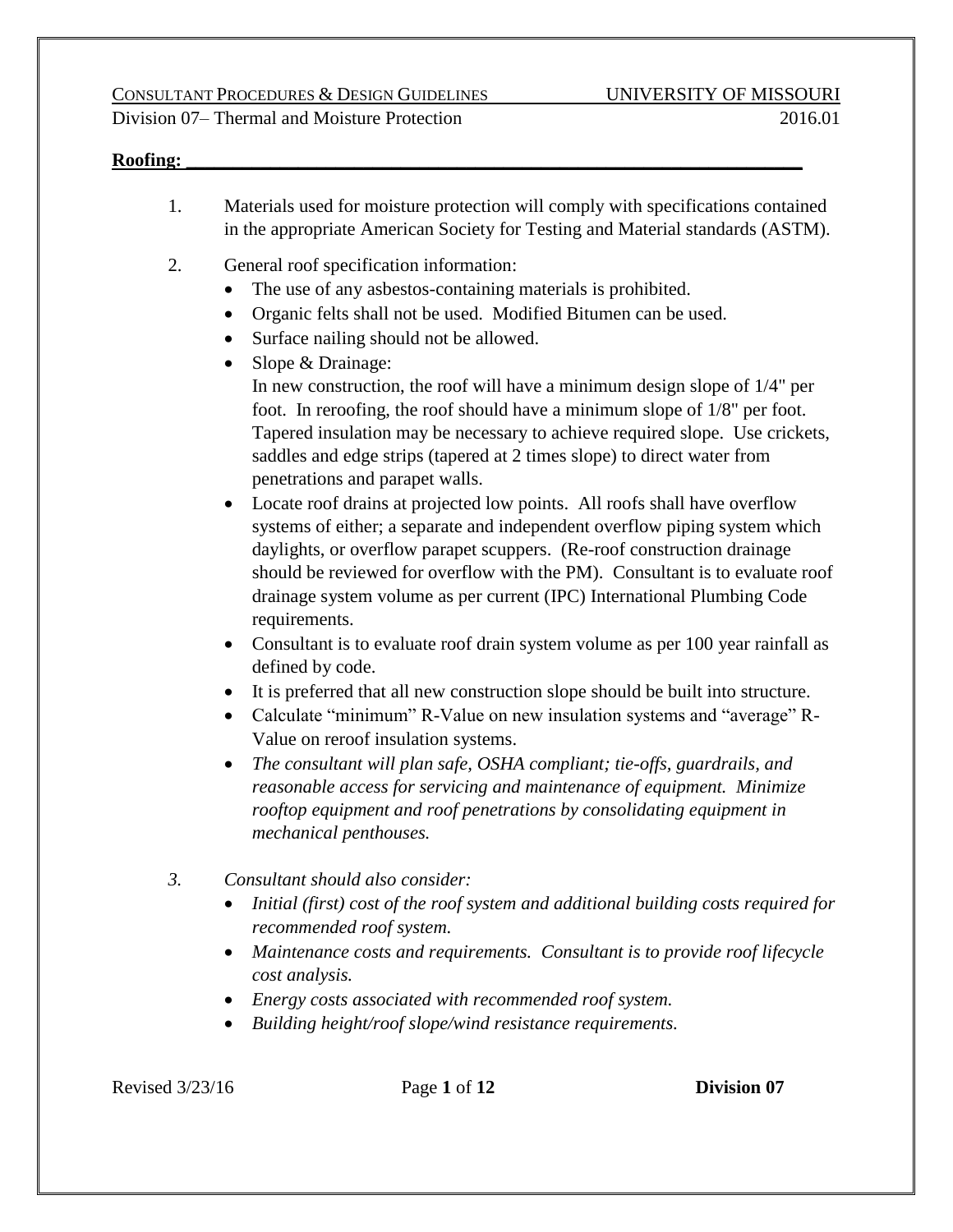- *Present and future use of building, including specific uses in the building that could affect the roof system.*
- *Local environmental issues/contaminants and pollutants.*
- *Life expectancy of building.*
- *Structural properties of roof superstructure.*
- *Type of roof deck.*
- *Slope/drainage.*
- *Vapor retarder requirements.*
- *Roof traffic/access and penetrations.*
- *Code/Insurance requirements and restrictions.*
- *Aesthetics.*
- *HVAC internal pressures.*
- *Application issues, such as staging, access, building use and occupancy, etc.*
- *Use crickets, saddles, and edge strips to direct water flow away from parapets and penetrations. Back slope is to be confirmed during detailing.*
- *Provide roof walkways to and around rooftop equipment and other areas as directed by the owner.*
- *At the design development phase, a review should be undertaken by the consultant to include vapor retarder requirements deck type, expansion joint locations and details, salvage-ability of existing roof insulation, drainage, roof access, roof contaminants, fire rating, and wind uplift factors, and all other applicable parameters.*
- *Existing roof decks will be checked by a registered structural engineer if roof loads are in question.*
- *For re-roof projects, as determined by the PM, an evaluation will be done by the consultant and the owner to determine if a roof survey by nuclear meter or other means may be performed. Core samples will be taken and results recorded and evaluated.*
- *Roof access will be evaluated, and roof access hatches, ladders, fall protection, and other components will be installed as required by the owner.*
- *Minimize roof penetrations. If structural penetrations are unavoidable, use round or square structural steel shapes to facilitate flashing. Equipment supports for rooftop mounted equipment shall be a minimum 14" height. Use prefabricated equipment supports where possible. Equipment support frames or stands shall provide following working clearances:*

Revised 3/23/16 Page **2** of **12 Division 07**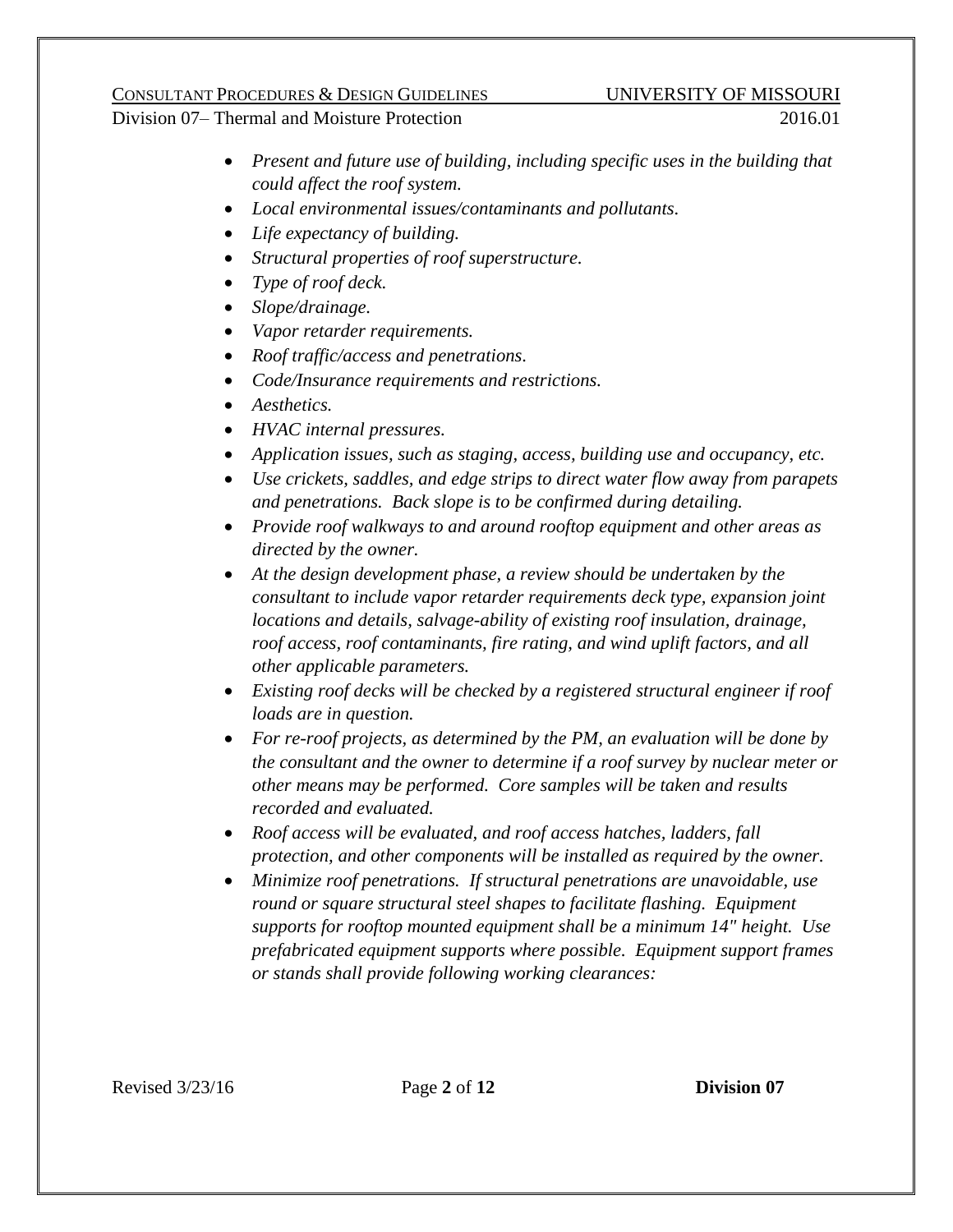| Width of Equipment | Height of Legs |
|--------------------|----------------|
| Up to $25"$        | 14"            |
| $25 - 37"$         | 18"            |
| 37-49"             | 24"            |
| 49-61"             | 30"            |
| Over $61$ "        | 48"            |

4. Roof system approval process:

All roof systems types must be pre-approved by the University. This is an internal process, consisting of the following:

- Roof manufacturer submits the following information to the UM System Facilities Planning and Development:
	- o Roof system technical data
	- o List of approved regional installers
	- o List of regional projects completed over the last three years detailing:
		- (a) Roof area and cost
		- (b) Project owner and contact person
		- (c) A/E design firm and contact person
- The UM Architectural Standards Committee evaluates all aspects of the proposed system. The Committee members are appointed by the Facilities Directors of each campus to help maintain all Design Guidelines with the assistance of UM System Facilities Planning and Development.
- If necessary, the manufacturer meets with committee to review submitted materials and respond to questions.
- UM Architectural Standards Committee approves or rejects the proposed roof system. In addition, updated listings are included in the most current version of the Consultant Procedures and Design Guidelines

### $\bf{ROOFING}$

- 1. Design Standards include:
	- Wind requirements for roof system as per current (IBC) International Building Code, unless otherwise noted by PM.
	- Underwriters Laboratory (UL). UL labels are required for each membrane, with top side fire rating meeting ASTM E108 Class A.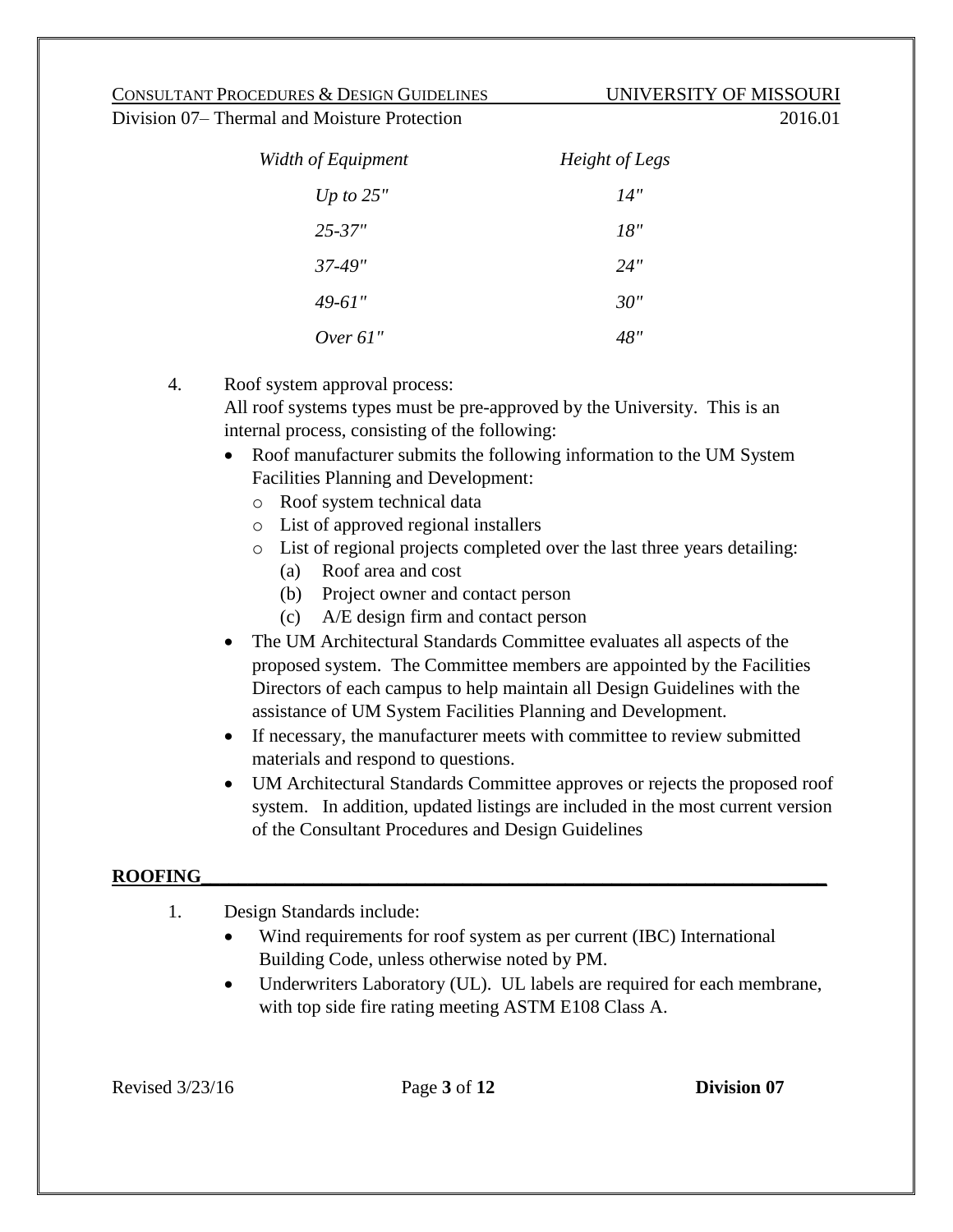- National Roofing Contractors Association (NRCA), Roofing and Waterproofing Manuals and Construction Details.
- o Steep-Slope Roofing Systems
- o Metal Panel and SPF Roof Systems
- o Membrane Roof Systems
- o Architectural Metal Flashing, Condensation Control, and Reroofing
- Sheet Metal and Air Conditioning Contractor's Association International (SMACNA), Architectural Sheet Metal Manual.
- American Society for Testing and Materials (ASTM) applicable standards.
- 2. Consultants will base roof specifications on the University of Missouri's Design Guidelines. All roof systems must be prequalified (see list of systems below):
	- Built-Up Roofing Systems/Asphalt (BUR)
	- Modified Bitumen (MB) SBS (Styrene Butadiene Styrene) Polymer-modified bitumen membranes
	- Modified Bitumen (MB) APP (Atactic Polypropylene) Polymer-modified bitumen membranes
	- EPDM (ethylene propylene diene monomer)
	- PVC (polyvinyl chloride) (ASTM D4434)
	- TPO (thermoplastic olefin) (ASTM D6878)
	- Metal Roofing Systems and Architectural Standing Seam
	- Slate Roofs/ Clay Tile (concrete, and simulated slate)
	- Asphalt Shingles

### **3. Recommended Roof Membrane and Insulation Assemblies**

### **Built-up asphalt (BUR)**

Membrane: four plies of Type IV glass felts in Type I or Type III asphalt moppings. Type VI felt can be used in lieu of Type IV felt. On nailable substrates, a coated base sheet should be employed with three plies of Type IV. Base sheets should not be utilized under other circumstances.

Insulation: R-20 (average R-value for re-roof & minimum R-value for new roofs) rigid polyisocyanurate. R-value shall not be less than required by current ASHRAE 90.1 Standards. The insulation specified shall be compatible with the application method required and the other materials of the roofing system and shall be included in the total system warranty. Mechanically fastened except over concrete deck or vapor retarder.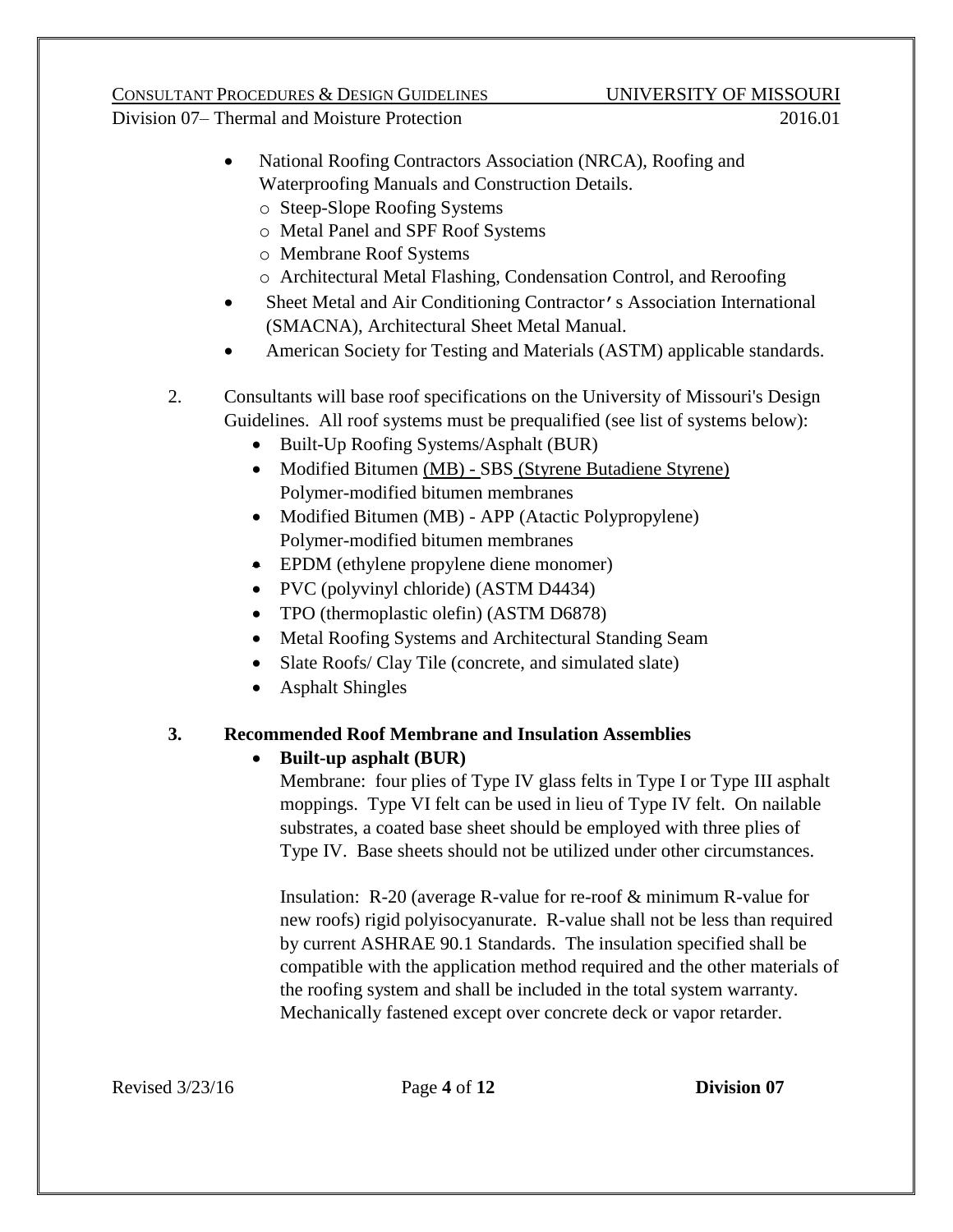It is required that insulation be installed in more than one layer with staggered joints. Use of a recovery, substrate, or cover board is not considered a layer.

Substrate board type should be based on the roof system fire rating as defined by applicable code requirements.

Cover Board: ¼" thick minimum high density roof board.

Base Flashings: mineral surfaced modified bitumen sheets.

Cap sheet: Granulated.

### (**SBS) or (APP) Type Modified Bitumen Sheet Systems Membrane**:

To consist of a base sheet, inter-ply sheet and cap sheet of SBS type sheets bonded with hot asphalt or approved adhesives. Hot air welded seams are preferred. Polyester or fiberglass reinforcement is allowable per manufacturer's roof systems. Standard test methods for sampling and testing SBS Modified Bitumen material shall comply with ASTM D-6162, D-6163, D-6164; for APP (MB) comply with ASTM D6222, and D6223.

Insulation: R-20 (average R-value for re-roof & minimum R-value for new roofs) rigid polyisocyanurate. R-value shall not be less than required by current ASHRAE 90.1 Standards. The insulation specified shall be compatible with the application method required and the other materials of the roofing system and shall be included in the total system warranty. Mechanically fastened except over concrete deck or vapor retarder.

It is required that insulation be installed in more than one layer with staggered joints. Use of a recovery, substrate, or cover board is not considered a layer.

Substrate board type should be based on the roof system fire rating as defined by applicable code requirements.

Cover Board: ¼" thick minimum high density roof board.

Revised 3/23/16 Page **5** of **12 Division 07**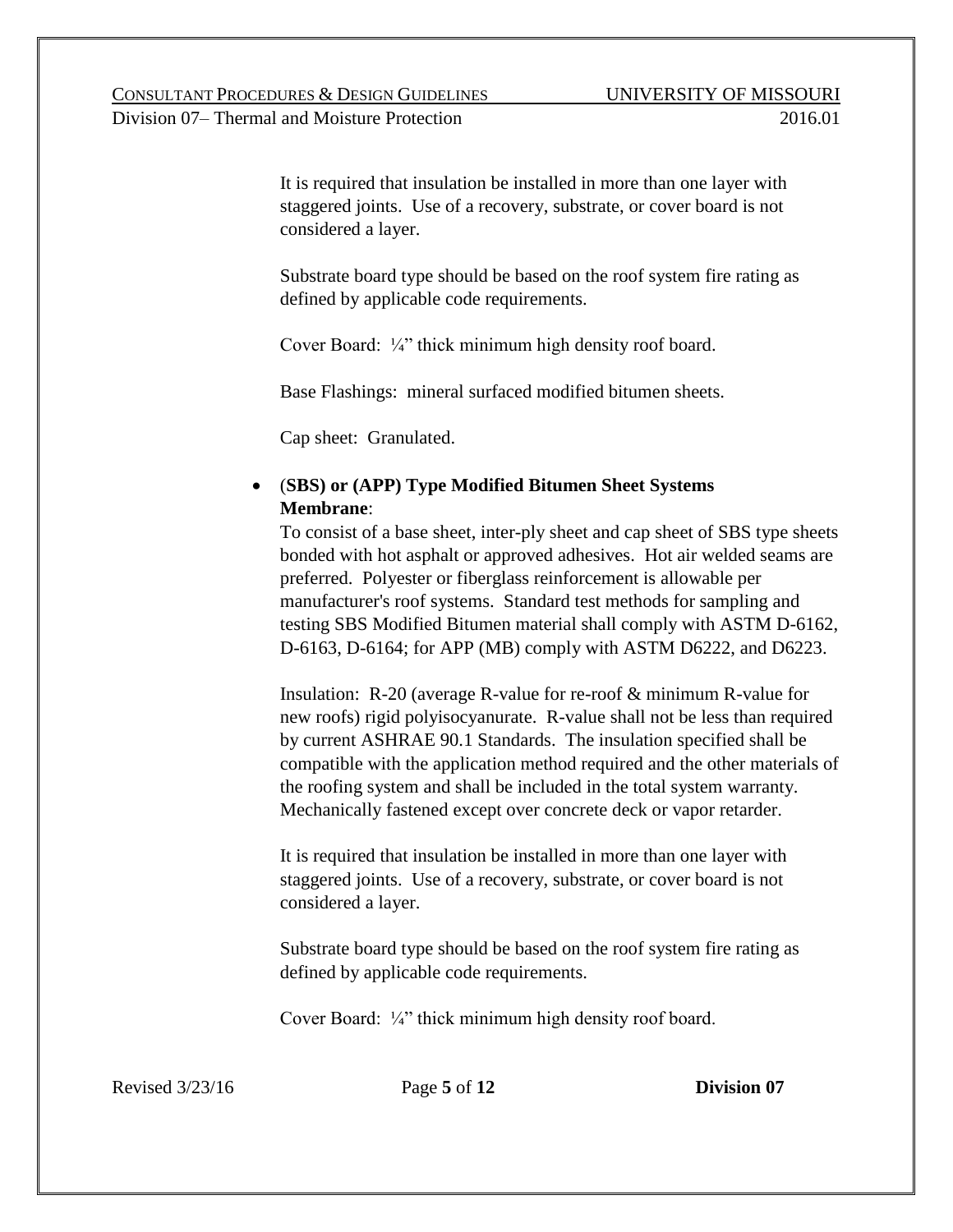(S&T) – Rolla Cover Board: 1/2" thick minimum high density roof board.

Base Flashings: SBS or APP material furnished and installed per roof manufacturer's recommendations. Polyester reinforcement required.

Anchor membrane with non-ferrous termination bars and stainless steel fasteners at wall/deck transition. Termination bars to be covered with a reglet and counter-flashing.

Surfacing: granule surfaced cap sheet, white in color, unless otherwise recommended.

### **EPDM -Fully adhered**

Membrane: minimum 60 mil thick EPDM sheet. Use seam tape as supplied and approved by manufacturer.

Insulation: R-20 (average R-value for re-roof & minimum R-value for new roofs) rigid polyisocyanurate. R-value shall not be less than required by current ASHRAE 90.1 Standards. The insulation specified shall be compatible with the application method required and the other materials of the roofing system and shall be included in the total system warranty. Mechanically fastened except over concrete deck or vapor retarder.

It is required that insulation be installed in more than one layer with staggered joints. Use of a recovery, substrate, or cover board is not considered a layer.

Substrate board type should be based on the roof system fire rating as defined by applicable code requirements.

Cover Board: ¼" thick minimum high density roof board.

(S&T) – Rolla Cover Board: 1/2" thick minimum high density roof board.

Surfacing: none; use fire rated Class A system for exterior fire resistance.

Revised 3/23/16 Page **6** of **12 Division 07**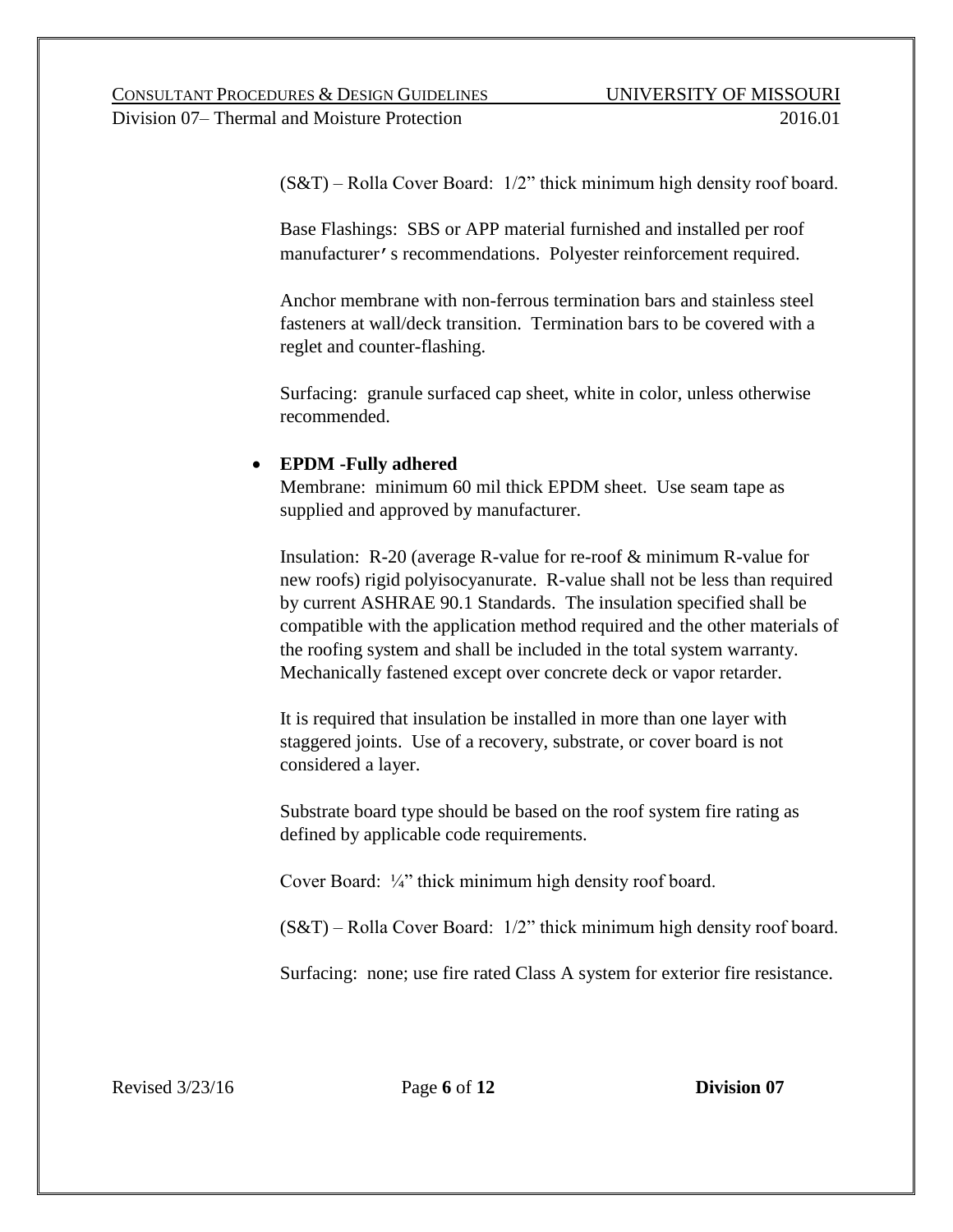Base Flashings: 60 mil EPDM. Continue field membrane up walls and curbs. Use details that minimize uncured rubber.

Termination bars to be covered with a reglet and counter-flashing.

 **PVC (polyvinyl chloride) (reinforced) (ASTM D4434)-Fully Adhered** Membrane: minimum 45 mil thick fabric reinforced sheet with heat weld seaming.

Insulation: R-20 (average R-value for re-roof & minimum R-value for new roofs) rigid polyisocyanurate. R-value shall not be less than required by current ASHRAE 90.1 Standards. The insulation specified shall be compatible with the application method required and the other materials of the roofing system and shall be included in the total system warranty. Mechanically fastened except over concrete deck or vapor retarder.

It is required that insulation be installed in more than one layer with staggered joints. Use of a recovery, substrate, or cover board is not considered a layer.

Substrate board type should be based on the roof system fire rating as defined by applicable code requirements.

Cover Board: ¼" thick minimum high density roof board.

(S&T) – Rolla Cover Board: 1/2" thick minimum high density roof board.

Base Flashings: special coated metal or reinforced sheet and accessories provided by primary manufacturer.

Anchor membrane with non-ferrous termination bars and stainless steel fasteners at wall/deck transition. Termination bars to be covered with a reglet and counter-flashing.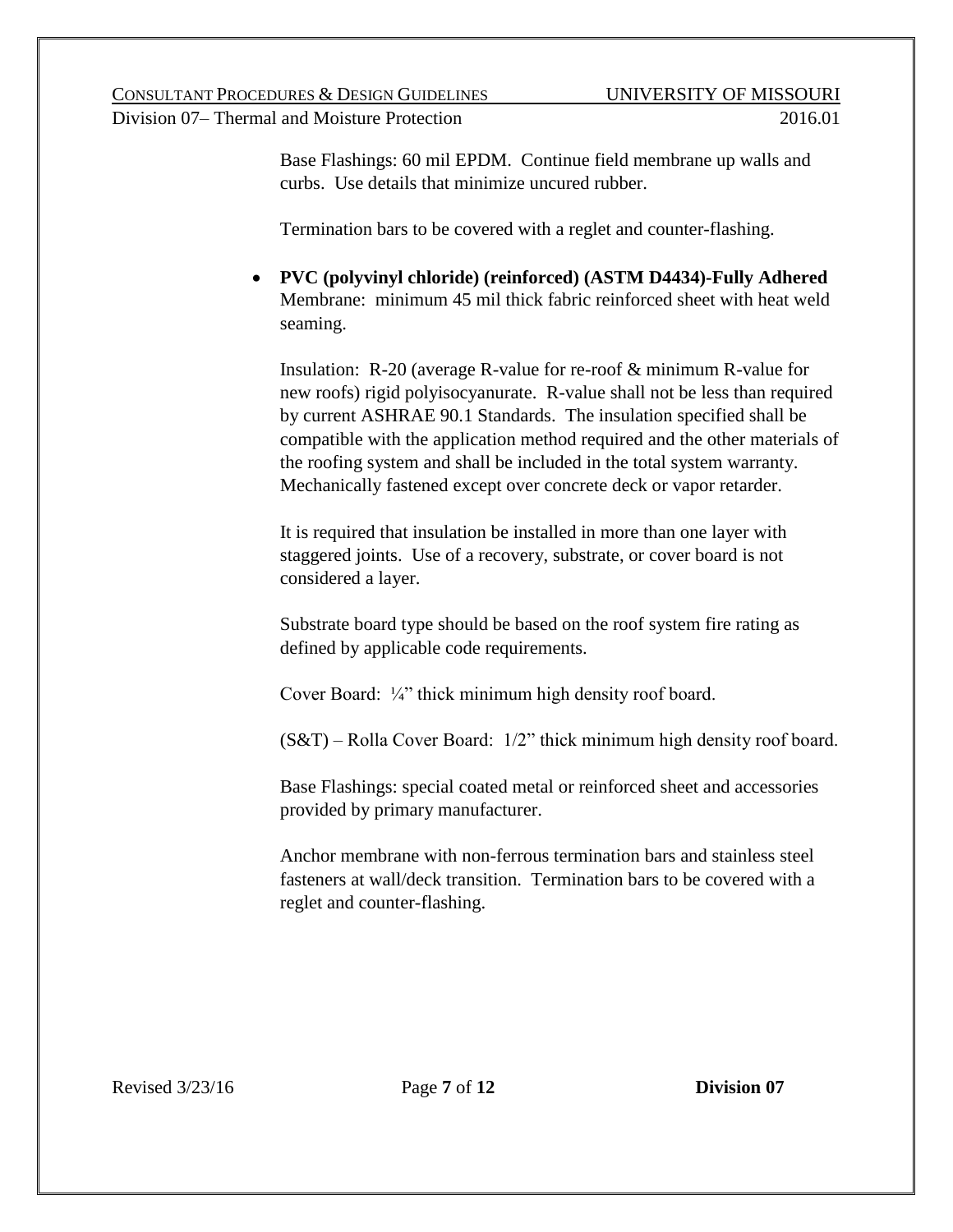**TPO (thermoplastic olefin) (ASTM D6878) -Fully Adhered** Membrane: minimum 40 mil thick fabric reinforced sheet with heat weld seaming.

(S&T) – Rolla, minimum 80 mil thick fabric reinforced sheet with heat weld seaming, unless otherwise approved by PM.

Insulation: R-20 (average R-value for re-roof & minimum R-value for new roofs) rigid polyisocyanurate. R-value shall not be less than required by current ASHRAE 90.1 Standards. The insulation specified shall be compatible with the application method required and the other materials of the roofing system and shall be included in the total system warranty. Mechanically fastened except over concrete deck or vapor retarder.

It is required that insulation be installed in more than one layer with staggered joints. Use of a recovery, substrate, or cover board is not considered a layer.

Substrate board type should be based on the roof system fire rating as defined by applicable code requirements.

Cover Board: ¼" thick minimum high density roof board.

(S&T) – Rolla Cover Board: 1/2" thick minimum high density roof board.

Base Flashings: special coated metal or reinforced sheet and accessories provided by primary manufacturer.

Anchor membrane with non-ferrous termination bars and stainless steel fasteners at wall/deck transition. Termination bars to be covered with a reglet and counter-flashing.

# **Metal Roofing-Structural Standing Seam (SSR)**

Structural metal roofing shall meet uplift rating as required by current IBC. Sheets shall have a steel or aluminum core (minimum 22 gauge) and corrosion protection provided by a "Kynar" coated finish. Slope should be no less than 1" per foot. No lateral splice joints, or field seaming. Factory formed integral standing seam structural panels are preferred. Concealed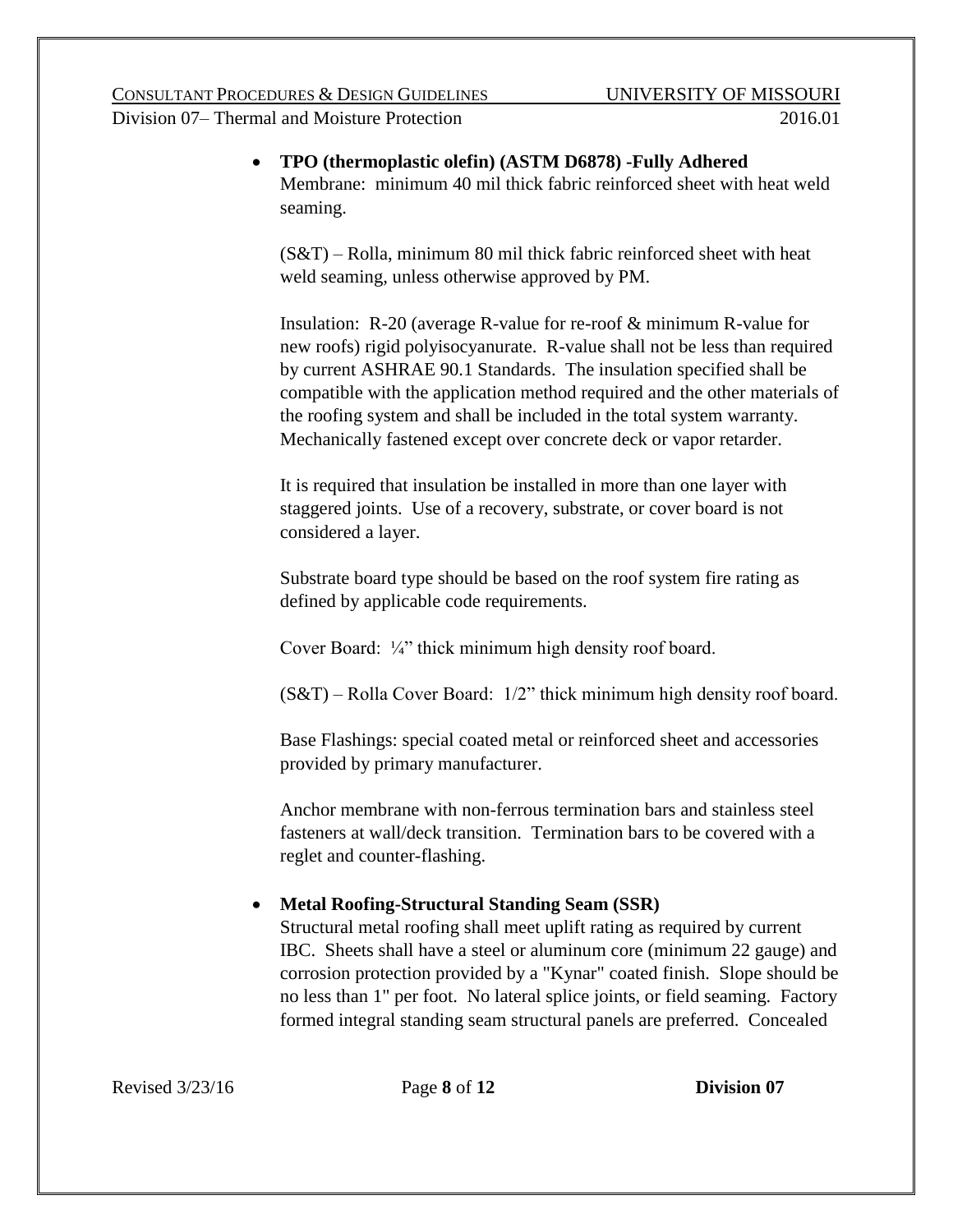fasteners are preferred. Ice guards are required on all eaves, exceptions can be proposed by consultant, PM approval is required.

Metal roofing system is to include a proper underlayment/vapor barrier, and insulation; R-value shall not be less than required by current (IECC) International Energy Conservation Code requirements.

## **Slate**

Slate material shall be Type S1 slate as specified by ASTM C406 (90-110 year performance life). Minimum 5/16" Thickness. Natural slate may be installed in slopes as shallow as 4" per foot, provided adhered polyethylene reinforced bitumen sheet underlay is installed (5" per foot slope is preferred minimum). Use copper nails and ridge caps. Ice guards are required on all eaves, exceptions can be proposed by consultant, PM approval is required.

# **Asphalt Shingles**

Asphalt shingles shall be fiberglass seal-tab type with minimum 30-year warranty. Minimum roof slope shall be 4" per foot with one layer of 30 lb. asphalt saturated felt underlay. Provide a galvanized sheet steel drip edge at eaves and gable rakes. Shingles shall be nailed, not stapled.

# **4. Roof Deck**

A registered structural engineer shall design roof decks. The design consultant shall determine code specified wind uplift conditions for the building roof and determine suitability of the recommended system for these conditions.

Roof deck material shall be a minimum 20-gauge metal deck or a cast in place concrete deck. Slope to drains shall be designed into the structural system whenever possible.

Concrete decks shall provide a sufficient drying period to avoid containment of residual water.

All wood curbs, blocking, sub-fascia, etc. should be fire retardant preservative treated material.

Revised 3/23/16 Page **9** of **12 Division 07**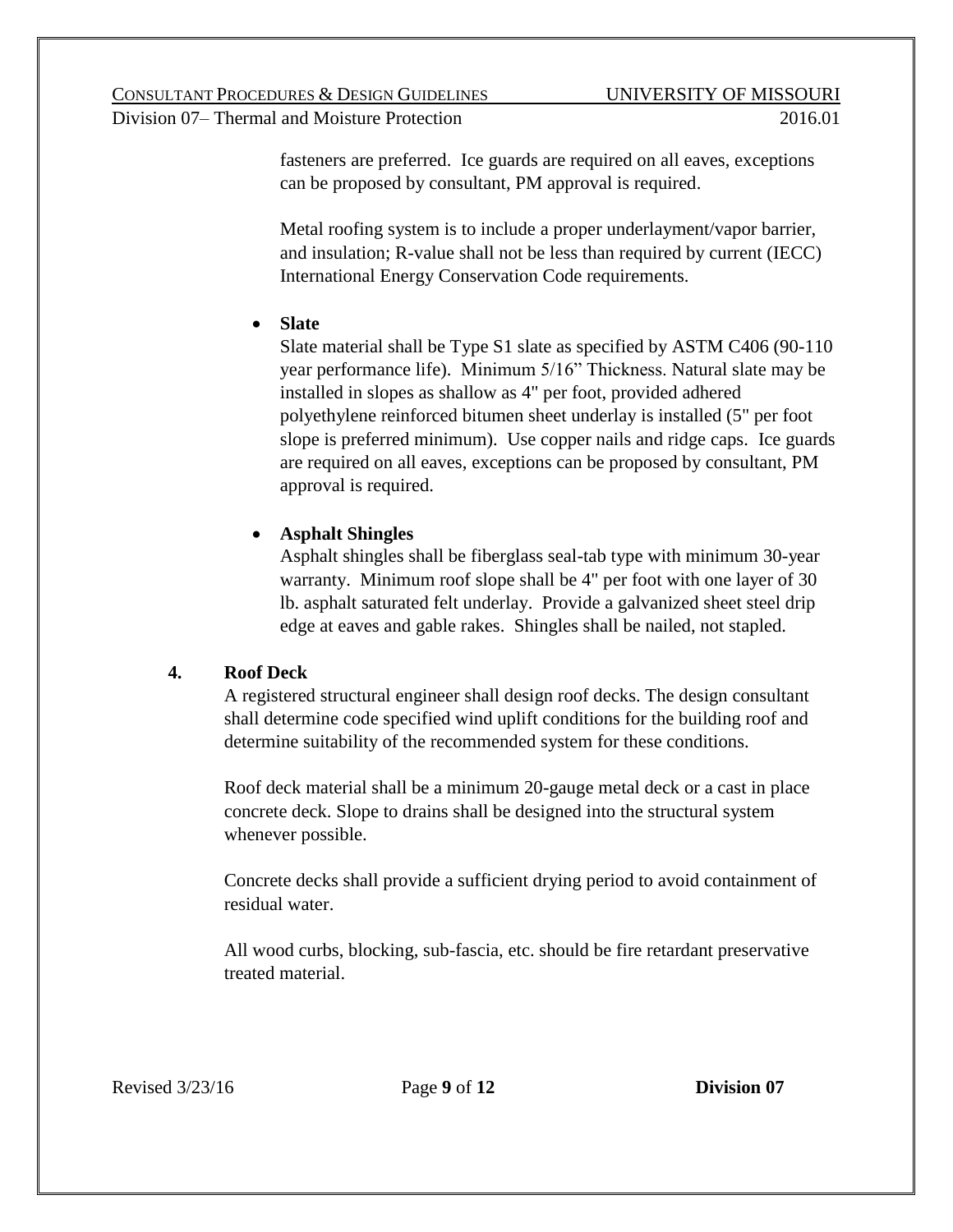### **5. Vapor Retarders**

Design consultant shall investigate and recommend vapor retarder requirements for both new and reroof assemblies. The design consultant is required to provide a dew-point analysis study and calculations for PM review.

### **6. Warranties & Certification**

Roof manufacturer and roof installer will provide the following items:

- The University of Missouri Roofing System Manufacturers Certification.
- Roofing contractor [installer] will guaranty all materials furnished and work performed under the roofing system contract against defective workmanship for a period of thirty-six (36) months after final completion as provided in the construction documents. See Special Conditions for certification sample. The system may include the following components:
	- o Roofing membrane (built-up felts or single-plys), slate, shingles, or metal roofs
	- o Flashing and counterflashing
	- o Insulation
	- o Vapor barrier
	- o Fasteners and adhesives
	- o Sealants and caulking
	- o Ballast and ballast stops
	- o Walkway mats & pavers
	- o Roof hatches, and equipment curbs
	- o Gutters, downspouts, and fascia panels
	- o Roofing accessories, as required making a complete roofing system
	- o Coping

Note: Warranted roof system components are to be identified in the construction documents. Roof materials and accessories must be part of the approved system.

• Roofing manufacturer will provide a total system warranty for the roofing system furnished under this contract against leaks and defective materials and workmanship for a minimum period of twenty (20) years after final completion as provided in the contract. This warranty will run concurrently with the roofing contractor/installer thirty-six (36) month guaranty. This warranty will cover labor and materials for the complete roofing system and the watertight integrity and performance of the roofing system installed which includes all components identified under the roofing contractor/installer 36-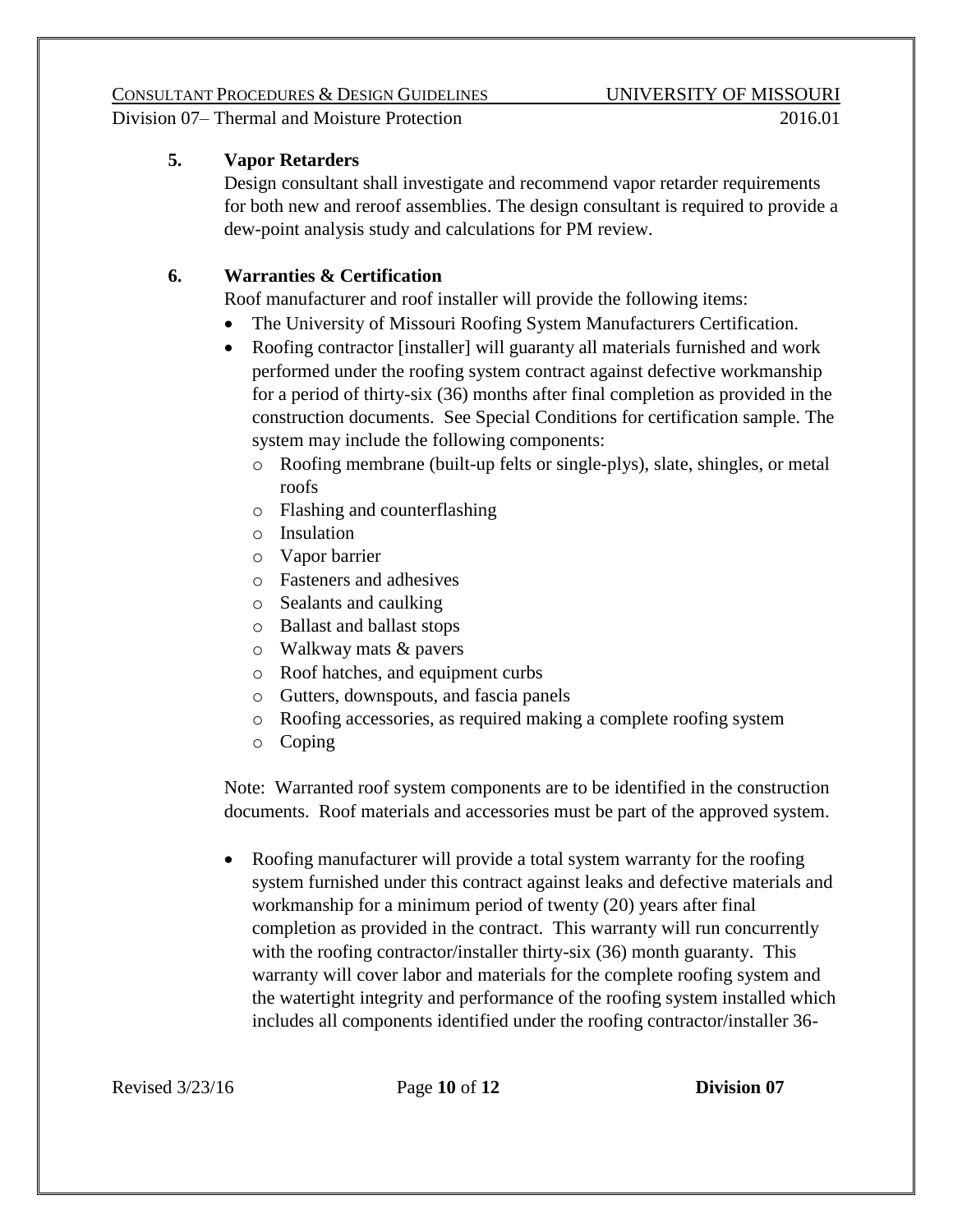month warranty. Manufacturer will be liable for full replacement cost of the roof system; therefore warranty shall be a no-dollar limit warranty. The roofing contractor or subcontractor shall provide the Owner with an Application for a Roof Warranty. Warranty shall not exclude coverage as a result of winds less than the code required design wind loads.

- Roofing contractor and roofing manufacturer accompanied by a designated University representative will perform, at no additional cost to the Owner, an annual inspection of the complete roofing system installation through the (36 month) contractor's warranty period. This inspection will include a written detailed evaluation of the roofing system including system failures and maintenance recommendations. All roofing system failures and defects will be repaired/corrected by the contractor at no additional cost to the Owner within thirty (30) days from date of annual inspection. These repairs/corrections will include replacing any and all wet insulation. All repairs will be approved by, and made to the satisfaction of, the Owner's representative.
- Owner will notify roofing contractor and manufacturer, if repairs covered by the warranty are required, within twenty (20) days of discovery of defects in the roofing system. Upon written notice from the Owner of any breech of warranty during applicable warranty period due to defective material or workmanship, the affected part of parts thereof will be repaired or replaced at no cost to the Owner within thirty (30) days of receipt of notice. Contractor should notify Owners when they come on Campus for warranty repairs. Should the roofing contractor or roof manufacturer fail or refuse to make necessary repairs or replacements, when requested by the Owner, the Owner may perform, or cause the necessary work to be performed at the roofing contractor and manufacturer's expense.
- The following are excluded from this warranty:
	- o Roof maintenance.
	- o Damage to any part of the building (other than the roofing system) or to its contents.
	- o Damage resulting from any one of the following:
		- Cracking, warping, deflection or movement of building foundation.
		- Natural disasters such as earthquake, hail, or wind exceeding the code required design wind loads.
		- Accidents, vandalism, or other uncontrollable events.